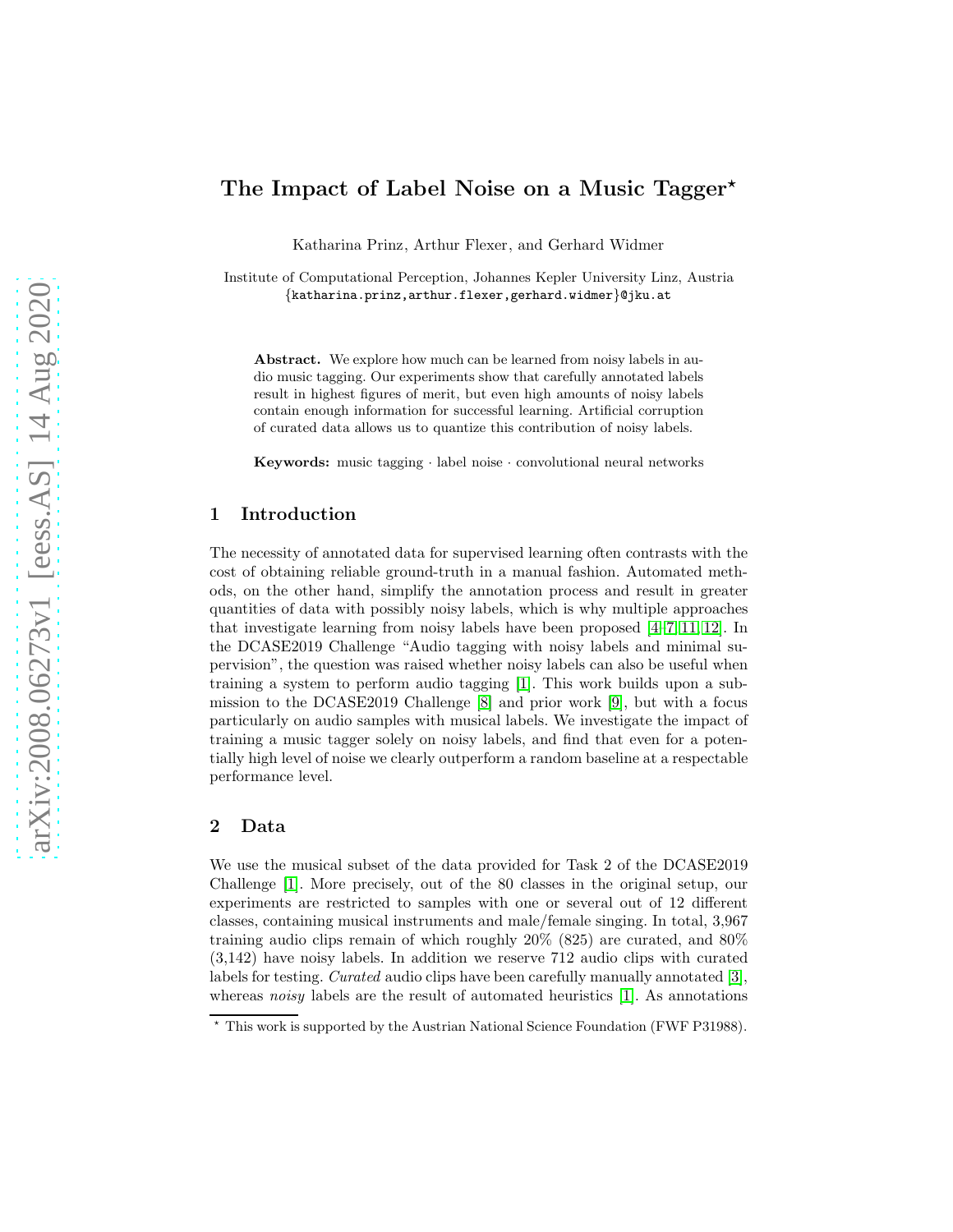are only available at clip-level without time stamps, we speak of weak labels. The average number of labels per curated training clip is 1.03, for curated test clips it is 1.06 and for noisy clips 1.15.

## <span id="page-1-0"></span>3 Methods

We use a Convolutional Neural Network (CNN) with eight convolutional and three average-pooling layers as proposed in [\[8\]](#page-3-5). The inputs of the CNN are 96 bin Mel-spectrograms, transformed to decibel scale. For computing the spectrograms, we use a Fast-Fourier Transform (FFT) size of 2048, a hop-size of 512 and a minimum frequency of 40 Hertz (Hz). Prior to feature computation, raw audio is resampled to 16 kHz. Due to improved results in preliminary experiments, spectrograms are not normalised before being fed into the CNN. In the learning procedure, we use an Adam optimizer with an initial learning rate of 0.001. After 80 epochs, the learning rate is reduced by a factor of 10, and training is continued for 20 more epochs. Batch normalisation and drop-out are used against overfitting. For training, we use one random 3 second snippet per clip; for testing, on the other hand, the full audio is used. In case the raw audio is too short, i.e. shorter than 3 seconds for training samples, circular padding is used.

## 4 Results

Task 2 of the DCASE2019 Challenge was to maximise the performance of an audio tagging system on weakly multi-labelled data by exploiting both curated and noisy labels. In contrast to this, we focus on the impact these two types of labels have individually. Particularly, we take a closer look at the contribution of noisy labels in the task of music tagging. Before evaluating the performance of our system on different training data, we tune hyper-parameters (cf. section [3\)](#page-1-0) on a separate curated validation set. After this, we train several models; first we use training data with curated labels only, and secondly with noisy labels only. Furthermore, we compare their performance with a random baseline and a variation of the model with intentionally corrupted labels.

To measure the performance of the tagging system, we use the mean average precision (MAP) and the mean area under ROC curves (MAUC) (cf. [\[10\]](#page-3-8)). We repeat our experiments 5 times for different random CNN initializations, and show mean and standard deviation of MAP and MAUC on the test set over all runs in Table [1.](#page-2-0) Additionally, we perform paired sample t-tests to determine the significance of different performances. In what follows, differences are denoted as *significant* whenever  $|t| > t_{(99, df=4)} = 4.604$ .

The first two lines in Table [1](#page-2-0) show the performance of our CNN trained on either data with curated labels only, or noisy labels only. Lines 3 and 4 relate to a random baseline and a corrupted version of the curated training set.

More precisely, for line 3 and 4 in Table [1](#page-2-0) we train the model on curated data once more, but with two different modifications to the curated labels. First, we create a random baseline with an intact label distribution by shuffling the labels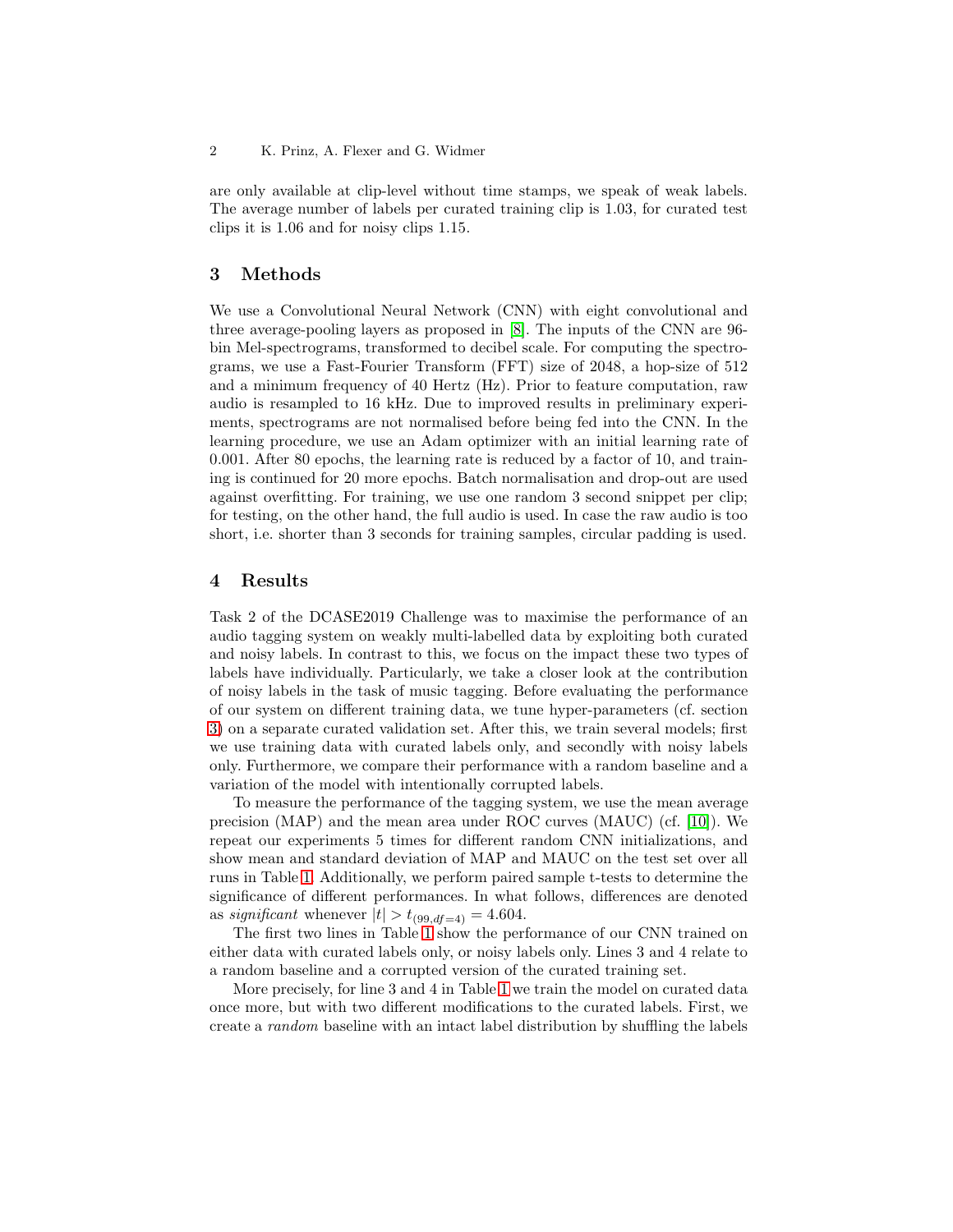| <b>Training Data</b>          | <b>MAP</b>        | $\mathbf{MAUC}$   |
|-------------------------------|-------------------|-------------------|
| Curated Labels                | $0.767 \pm 0.005$ | $0.913 \pm 0.004$ |
| Noisy Labels                  | $0.665 \pm 0.013$ | $0.846 \pm 0.010$ |
| Random Labels                 | $0.265 + 0.006$   | $0.502 \pm 0.007$ |
| Corrupted Labels ( $r=70\%$ ) | $0.638 \pm 0.019$ | $0.852 \pm 0.009$ |

<span id="page-2-0"></span>**Table 1.** Mean  $\pm$  std. deviation over 5 runs of models with different training data.

of the training data. Furthermore, we estimate the unknown level of noise present in the noisy dataset by performing the second modification in line 4, for which we intentionally corrupt a certain percentage of curated labels until we reach a similar performance as in line 2. This is done by replacing one single random tag by a random but differing new tag for  $r\%$  of curated training data, regardless of the original number of tags for a particular clip. In other words, all clips remain with the same number of tags as before, but with exactly one wrong tag. Note here that due to the low average number of tags per clip (cf. section [2\)](#page-0-0), the resulting level of noise will be closely related to the r value.

Training our CNN with curated audio clips results in a mean performance of 0.767 MAP and 0.913 MAUC as shown in Table [1.](#page-2-0) This is, for both metrics, a significant difference to the random baseline and to our model trained on data with noisy labels only. Similarly, the difference between the model trained solely on noisy labels (with an average MAP of 0.665 and MAUC of 0.846) and our baseline is statistically significant. If we decrease the number of training samples with noisy labels to correspond to the lower amount of 825 curated training samples, the MAP and MAUC decrease to  $0.587 \pm 0.012$  and  $0.795 \pm 0.016$ , respectively (not shown in Table [1\)](#page-2-0). This benefit of using large quantities of data with noisy labels is in line with previous results on comparable data [\[2\]](#page-3-9).

For the last line in Table [1,](#page-2-0) we show the result of training on data with a noise level of  $r = 70\%$ ; this comes close to the performance of training on the actual noisy dataset (not a statistically significant difference). Starting with  $r = 0\%$ and increasing this factor with a step-size of 5%, the MAP and MAUC show the first significant decrease when reaching a level of 50% noise. At this point, the average MAP (MAUC) is reduced from  $0.767$   $(0.913)$  to  $0.736$   $(0.903)$  (not shown in Table [1\)](#page-2-0). Training the CNN on corrupted labels only, i.e.  $r = 100\%$ , decreases the two metrics to on average 0.206 and 0.388 respectively, which for the MAUC is a significant difference compared to the random baseline.

# 5 Discussion and Conclusion

In conclusion, we see that even though training a music tagger on a set of curated audio samples leads to the best performance, a model trained on very noisy labels still outperforms a random baseline significantly, with figures of merit actually much closer to the carefully curated scenario. This is particularly interesting as noisy and curated clips have the same set of classes, but originate from different sources [\[1\]](#page-3-4). Being based on Freesound (<www.freesound.org>) content, curated